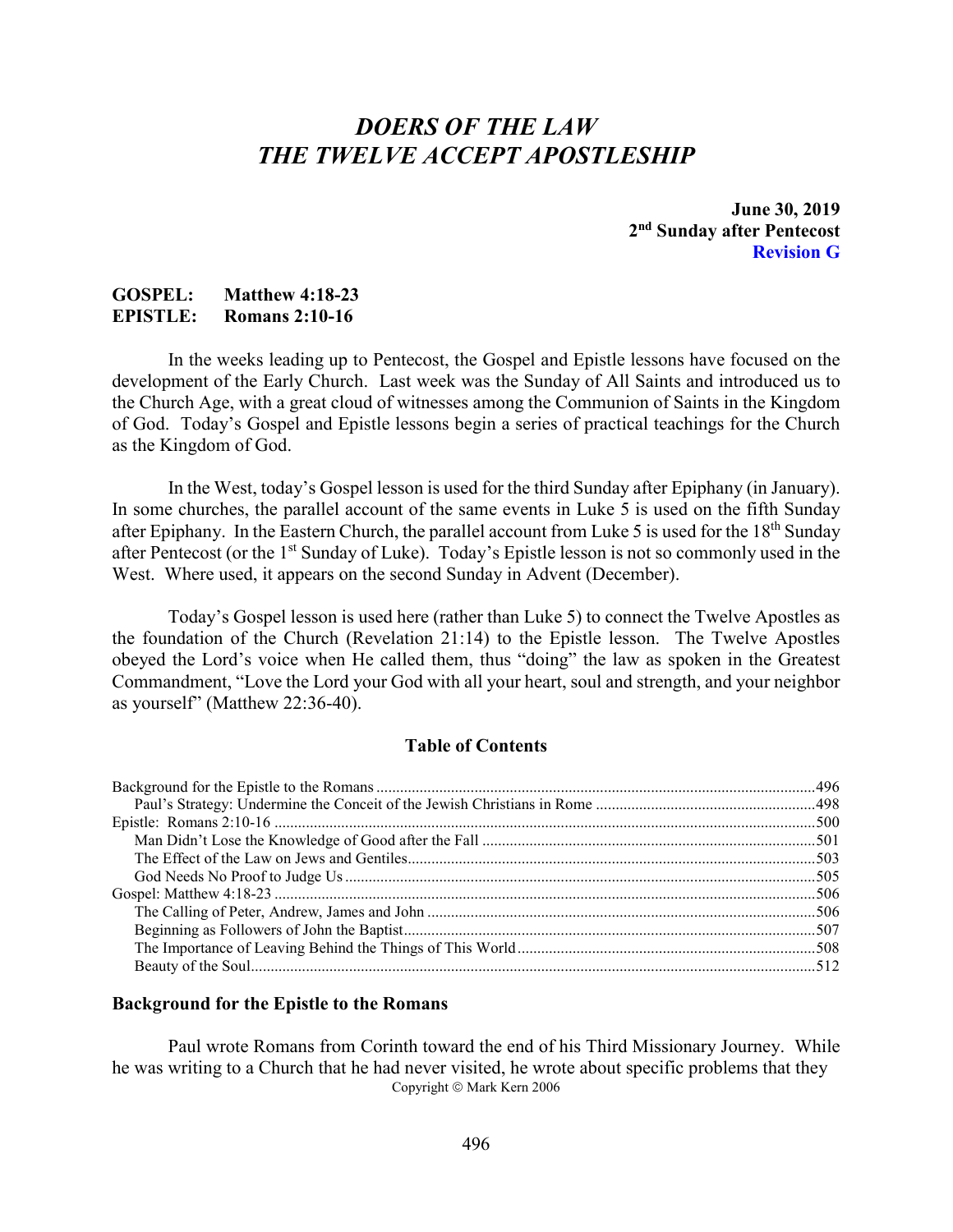had. How did he know what was going on in Rome? He had already written 1 and 2 Corinthians on his way to Corinth. Although he had not visited the Church in Rome yet when he wrote this letter, the Apostle Peter had been there three times, and had just left. A number of the Seventy Apostles (Luke 10:1-20) were currently in Rome and had been sent there by Peter and Paul. For example, Priscilla and Aquila, whom Paul had met in Corinth on his Second Missionary Journey (Acts 18:1-2) and who Paul had left behind as Bishop of Ephesus (Acts 18:18-19), were now in Rome and the Church was meeting in their house (Romans 16:3-5). Others of the Seventy that were in Rome in about 55 AD are listed in Table 1. Many had worked with Paul on his previous missionary journeys. Some were even Paul's blood relatives. Others had worked with Peter, Andrew and Philip and we note the tight connection here between Paul and the Twelve. The fact that this many Apostles were in one place at the same time indicates that a major effort was underway.

| <b>Member of 70</b> | <b>Native to</b>         | <b>With Paul on</b> | <b>Later Bishop of</b> | <b>Comments</b>                   |
|---------------------|--------------------------|---------------------|------------------------|-----------------------------------|
|                     |                          | <b>Missionary</b>   |                        |                                   |
|                     |                          | Journey             |                        |                                   |
| Rufus*              | Cyrene                   | 1, 2                | Thebes                 | Martyred with Ignatius            |
| Aristobulus         | Cyprus                   | 1                   | <b>Britain</b>         | Barnabas' brother, Peter's        |
|                     |                          |                     |                        | father-in-law                     |
| Andronicus          | Tarsus(?)                | $\overline{2}$      | Pannonia               | Paul's relative                   |
| Herodion            | Tarsus(?)                | $\overline{2}$      | NeoParthia & Patras    | Paul's relative, traveled         |
|                     |                          |                     |                        | with Peter                        |
| Urbanus             | $\overline{\cdot}$       | $\overline{2}$      | Macedonia & Tarsus     | Traveled with Andrew              |
| Aquila & Priscilla  | Pontus                   | 2, 3, 4, 5          | Ephesus                |                                   |
| Epaenetus           | Achaia                   | $\overline{2}$      | Carthage & Spain       | Traveled with Peter               |
| Amplias             | $\overline{\cdot}$       | $\overline{2}$      | Lydda                  | Traveled with Andrew              |
| Apelles             | $\overline{?}$           | $\overline{2}$      | Heraklion in Bithynia  |                                   |
| <b>Stachys</b>      | $\gamma$                 | $\overline{2}$      | Byzantium              | Traveled with Andrew              |
| Hermas              | Greece                   |                     | Dalmatia               | Wrote "The Shepherd" in           |
|                     |                          |                     |                        | Rome late 1 <sup>st</sup> Century |
| Asyncritus          | $\overline{\mathcal{L}}$ |                     | Hyrcania               |                                   |
| Hermes              | $\overline{\cdot}$       |                     | Philippopolis          |                                   |
| Narcissus           | $\overline{\cdot}$       |                     | Athens                 | Ordained by Philip                |
| Olympas             | $\overline{\mathcal{L}}$ |                     | Philippi               | Martyred with Peter               |
| Patrobas            | $\overline{\mathcal{L}}$ |                     | Neapolis               |                                   |
| Philologus & Julia  | $\ddot{?}$               |                     | Synope                 |                                   |
| Phlegon             | $\overline{\mathcal{L}}$ |                     | Marathon               |                                   |

**TABLE 1 The 70 in Rome in 55 AD (from Romans 16)**

\*One of the founders of the Church in Antioch his father Simon of Cyrene.

The probable explanation for this gathering in Rome was combating the heresy and black magic of Simon Magus. Simon had tried to purchase the Holy Spirit from the Apostle Peter (Acts 8:18-23), and had a running battle with Peter for the rest of his life. In Rome, Simon was so influential with his illusions and magic that Emperor Claudius, along with the Roman Senate, erected a statue of Simon along the Tiber River with the inscription "To Simon, the Holy God".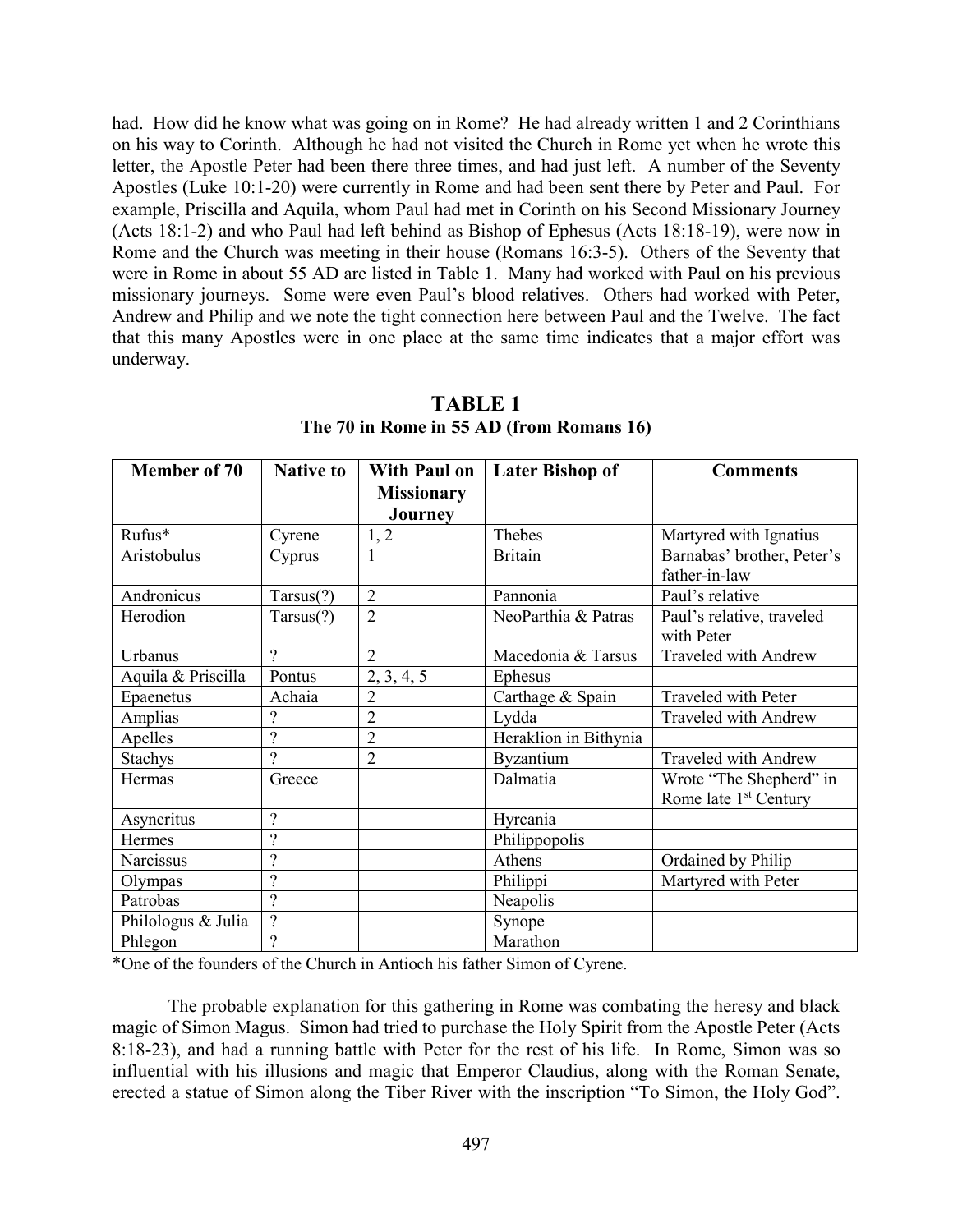This statue was still there in [1](#page-2-1)55 AD when Justin Martyr wrote his First Apology<sup>1</sup> to Emperor Antoninus Pius, where Justin asked the emperor to destroy the statue.

Why would Paul write to a Church that he had never visited? There can be several reasons. First, he knew many of the people there and had sent them there himself. Second, Peter had just left Rome under threat of death from Nero<sup>[2](#page-2-2)</sup>. Peter may have even asked Paul to write to the Romans after he left in haste.

Paul addresses the Epistle to "all who are in Rome" (Romans 1:7); that is, both Jew and Gentile. In beginning the Epistle, Paul first addressed those outside the Mosaic Law saying that God is clearly visible in them and His invisible attributes are clearly seen (Romans 1:19-20). Refusing to acknowledge this, God gave them over to uncleanness of many kinds (Romans 1:24). John Chrysostom stated<sup>[3](#page-2-3)</sup> that Paul's chief purpose was in opposing the Jews.

"He accused the Gentiles first, in whose behalf he is speaking; then without suspicion and with boldness of speech, he may attack the Jews".

The section consisting of our Epistle lesson was addressed to some misguided Jews, where Paul called them hypocrites (Romans 2:17ff). From the way Paul greeted the members of the Seventy (and others) in Romans 16, it seems pretty obvious that they agreed with what Paul was writing. The misguided Jews probably didn't. When Paul finally arrived in Rome in about 60-61 AD (Acts 28), he met with the Jewish leaders (Acts 28:17) and reasoned with them a long time (Acts 28:17-23). Some were persuaded; others weren't (Acts 28:24). They had wanted to talk to Paul himself since the Christians "had been spoken against everywhere" (Acts 28:22), mostly by Jewish leaders and especially by Simon Magus. As a result of this face-to-face meeting with Paul, the Jewish leaders in Rome had a great dispute among themselves (Acts 28:29). Thus, the Epistle to the Romans began a process that brought some of the Jews in Rome to the Light while causing others to hate the Light because their deeds were evil (John 3:19-21).

From our viewpoint, we see Christians and Jews as distinct and separate groups. In 55 AD, the distinction was still very much blurred. Thus, on Paul's missionary journeys, he often stopped in at the local synagogue first when he came to another city.

### <span id="page-2-0"></span>**Paul's Strategy: Undermine the Conceit of the Jewish Christians in Rome**

As Paul began his Epistle, he began speaking about Gentiles, "all who are in Rome" (Romans 1:7), and "I often planned to come to you, that I might have some fruit among you also, just as among the other Gentiles" (Romans 1:13). John Chrysostom noted<sup>[4](#page-2-4)</sup> that the Gentiles that Paul was speaking about, as examples throughout this Epistle, were generally the righteous Gentiles who lived before Christ.

"What Jew does he mean here? Or about what Gentiles is he speaking? It is of those Gentiles before Christ's coming. For his discussion had not yet come to the times of grace, but he was still dwelling on the earlier times, breaking down and

<span id="page-2-2"></span><span id="page-2-1"></span><sup>&</sup>lt;sup>1</sup> Justin Martyr,  $First Apology, XXVI.$ <br><sup>2</sup> For details, see Mark Kern, The Apostle Peter, St Athanasius Press, 2004.</u>

<span id="page-2-3"></span><sup>&</sup>lt;sup>3</sup> John Chrysostom, Homilies on Romans, V, v. 10.

<span id="page-2-4"></span><sup>4</sup> John Chrysostom, Homilies on Romans, V, v. 10.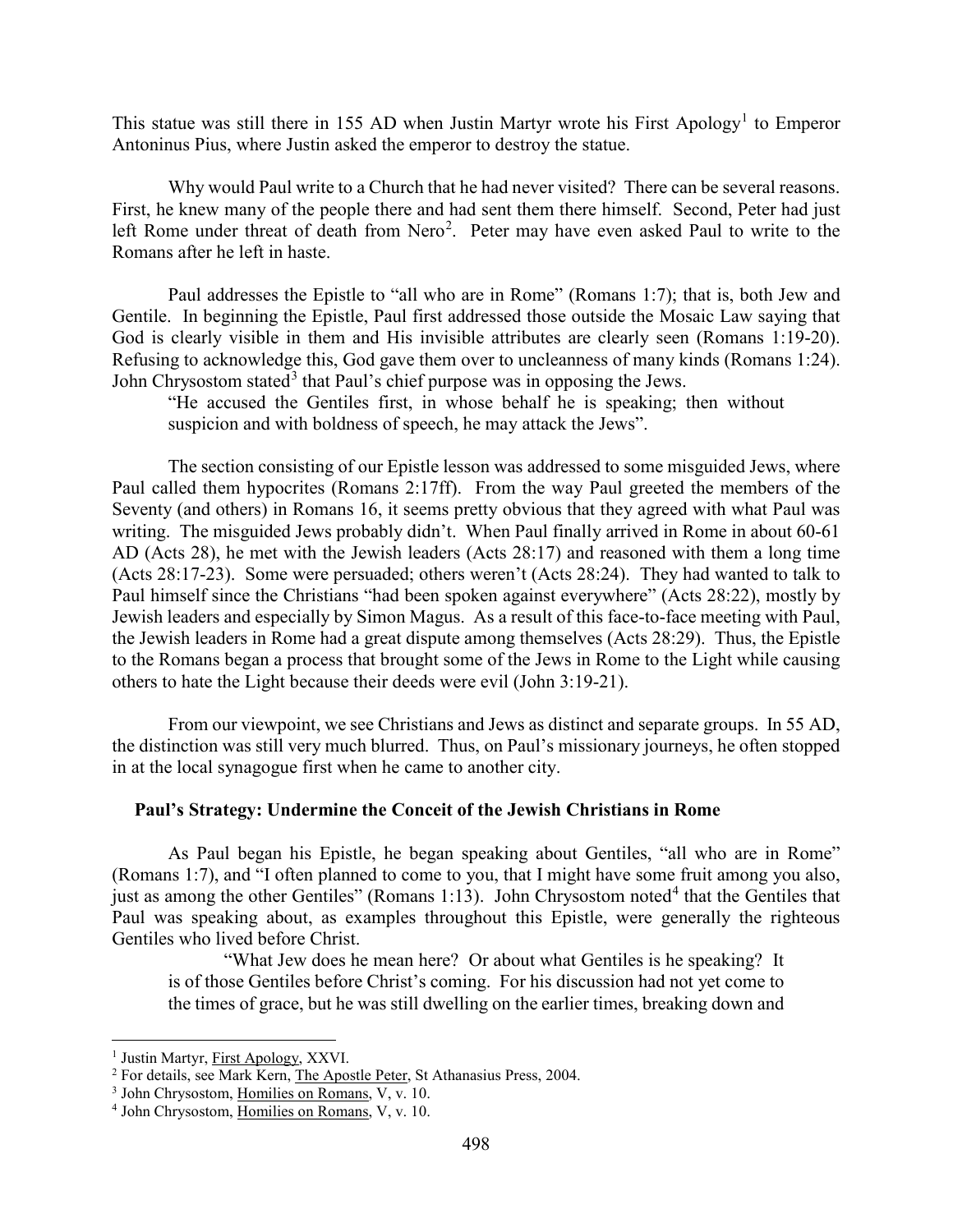clearing away the separation between the Greek and the Jew. When he later did this in the matter of grace, he seems to continue the same viewpoint. For if there was no difference in the earlier times when this Grace had not shone forth in such greatness, when the estate of the Jews was solemn and renowned and glorious before all men, what could they say for themselves now after so great a display of grace? And this is why he established it with so great care. When the hearer has been informed that this held in the earlier times, much more will he receive it after receiving the Faith. By Greeks he does not mean those that worshipped idols, but those that adored God, that obeyed the Law of nature, that strictly kept all things, except the Jewish observances, which contribute to piety. Such were Melchizedek (Genesis 14:17-20), Job (Job 1:1, 8), the Ninevites (Jonah 3:5-10) and Cornelius (Acts 10:1-4). Here he is first breaking through the partition between the circumcision and the uncircumcision".

Chrysostom stated<sup>[5](#page-3-0)</sup> that Paul based his argument on Moses' words in the Law (Deuteronomy 10:17) that God is not a respecter of persons.

"Paul introduced his argument by saying, 'For there is no respect of persons<sup>[6](#page-3-1)</sup> with God' (Romans 2:11). In other words, the Jew as well as the Gentile is punished if he sins, and 'glory, honor, and peace to everyone who works what is good, to the Jew first and also to the Greek' (Romans 2:10). There is no issue regarding the quality of persons, but a difference in actions that He inquires about".

If the Jew and Gentile are on equal footing before God, the only difference has to do with the responsibility of the Jew for having received the Law. There are requirements in the Law for (1) keeping the Law, and (2) passing the Word of God on to the Gentiles. Chrysostom addressed<sup>[7](#page-3-2)</sup> the first aspect as follows:

"He shows not only the equality of the Jew and the Gentile, but that the Jew was burdened by the gift of the Law. For the Gentile is judged without Law. But this 'without Law' here expresses not the worse plight but the easier, that is, the Gentile doesn't have the Law to accuse him. For 'without Law' (that is, without the condemnation arising from it), is he condemned solely from the reasoning of nature; but the Jew, 'in the Law', that is, with nature and the Law too to accuse him. For the greater the attention he enjoyed, the greater the punishment he will suffer. Notice how much greater is the necessity which he lays upon the Jews for a speedy path to grace! For in that they said that they didn't need grace, being justified by the Law, he shows that they need it more than the Gentiles, considering they are liable to be punished more".

But Chrysostom pointed out<sup>[8](#page-3-3)</sup> that the Jews and Gentiles were not actually on an equal footing, since the Jews had claimed to be saved by the Law.

<span id="page-3-0"></span> <sup>5</sup> John Chrysostom, Homilies on Romans, V, v. 11.

<span id="page-3-1"></span><sup>&</sup>lt;sup>6</sup> See also Deuteronomy 10:17, where the exact meaning is that God "does not lift up faces" (Hebrew) or "does not accept or admire faces" (Greek).

<span id="page-3-2"></span><sup>&</sup>lt;sup>7</sup> John Chrysostom, Homilies on Romans, V, v. 12.

<span id="page-3-3"></span><sup>8</sup> John Chrysostom, Homilies on Romans, V, v. 13.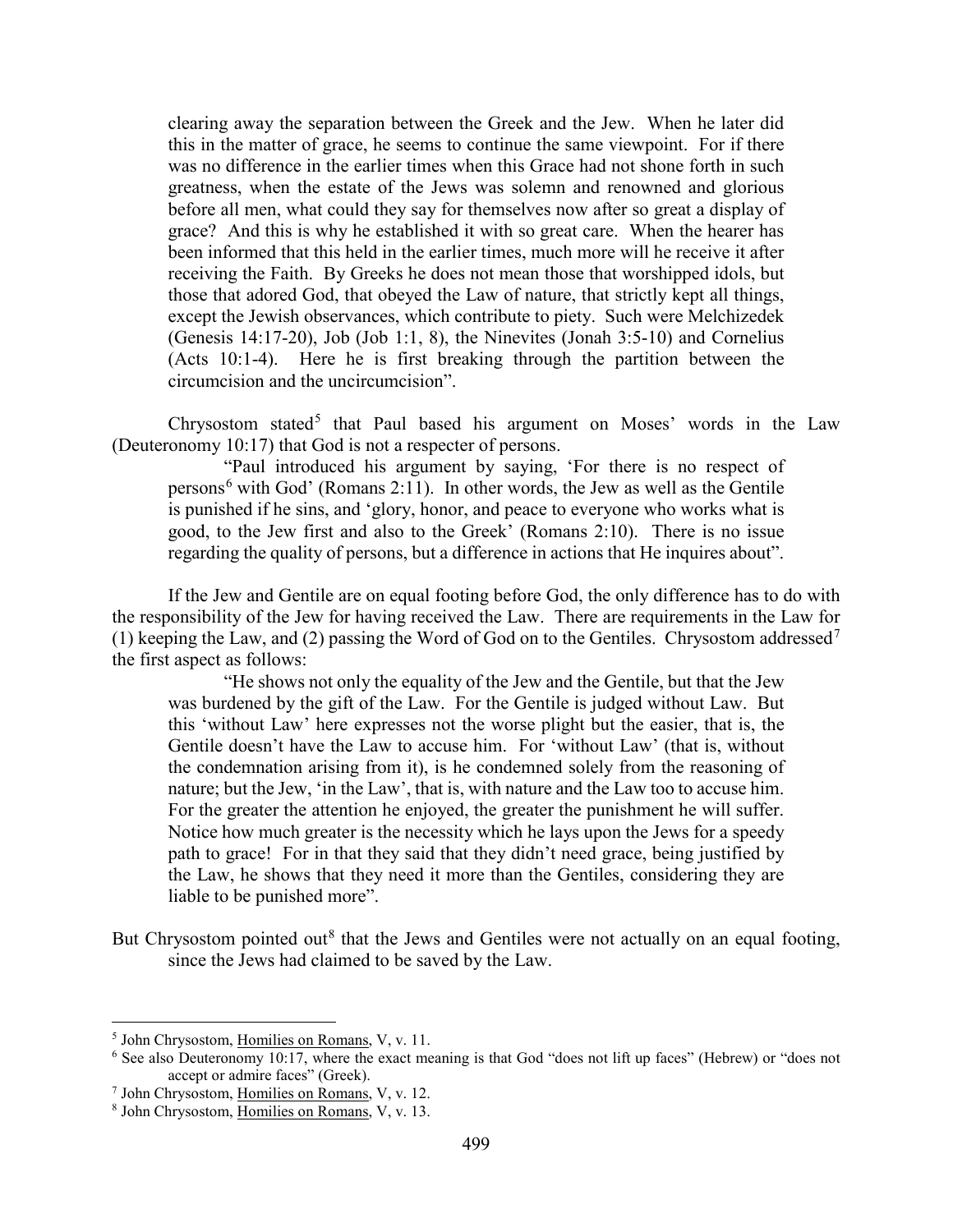"For if it is by the Law you claim to be saved, in this respect, says Paul, the Gentile will stand before you, when seen to be a doer of what is written in the Law. And how is it possible, one may say, for one who has not heard to be a doer? Not only is it possible to be a doer without hearing, but even with hearing it is possible to be a violator of the Law. This he makes plainer later, when he says, 'You that teach another, do you not teach yourself?' (Romans 2:21) But here he is still making the former point".

In all this, Paul was playing his cards carefully. He wanted to be sure that no one could claim that he was rejecting the Law. As Chrysostom pointed out<sup>[9](#page-4-1)</sup>, the amazing aspect of this is that the Gentiles did what the Law said without having the Law.

"Paul was not rejecting the Law, but allowing for the justification of the Gentiles. He was undermining the conceit of Judaism, yet giving the Jews no handle against himself as seeming to vilify the Law. On the contrary, Paul was extolling the Law and showing how its greatness makes good his whole position".

"Whenever Paul says 'by nature', he means by the reasoning of nature. He shows that others are better than the Jews, and what is amazing, that they have not received the Law. On this ground they are to be admired, because they didn't require a Law; and yet they exhibited all the doings of the Law, having the works, not the letters, engraved upon their minds".

## <span id="page-4-0"></span>**Epistle: Romans 2:10-16**

In addressing the Jewish faction in Rome (Romans 2:17-20), Paul said they:

- Are called Jews
- Rest on the Law
- Boast (to be) in God
- Know His will
- Approve the things that are excellent
- Are instructed out of the Law
- Are confident of being a guide to the blind
- Are confident of being a light to those in darkness
- Are an instructor of the ignorant
- Are a teacher of infants
- Have the appearance of knowledge and truth in the Law.

In writing to these Jewish Christians, Paul was addressing people who knew the Law. The same words apply to most people today in the USA, since most people have been exposed to Christianity at some level and know right from wrong. John Chrysostom stated<sup>10</sup>,

"But when he says, 'a guide to the blind,' etc., he is speaking their own pompous language. For they treated proselytes really badly, and these were the names they called them by."

<span id="page-4-1"></span> <sup>9</sup> John Chrysostom, Homilies on Romans, V, v. 14.

<span id="page-4-2"></span><sup>&</sup>lt;sup>10</sup> John Chrysostom, Homilies on Romans, VI, v. 21.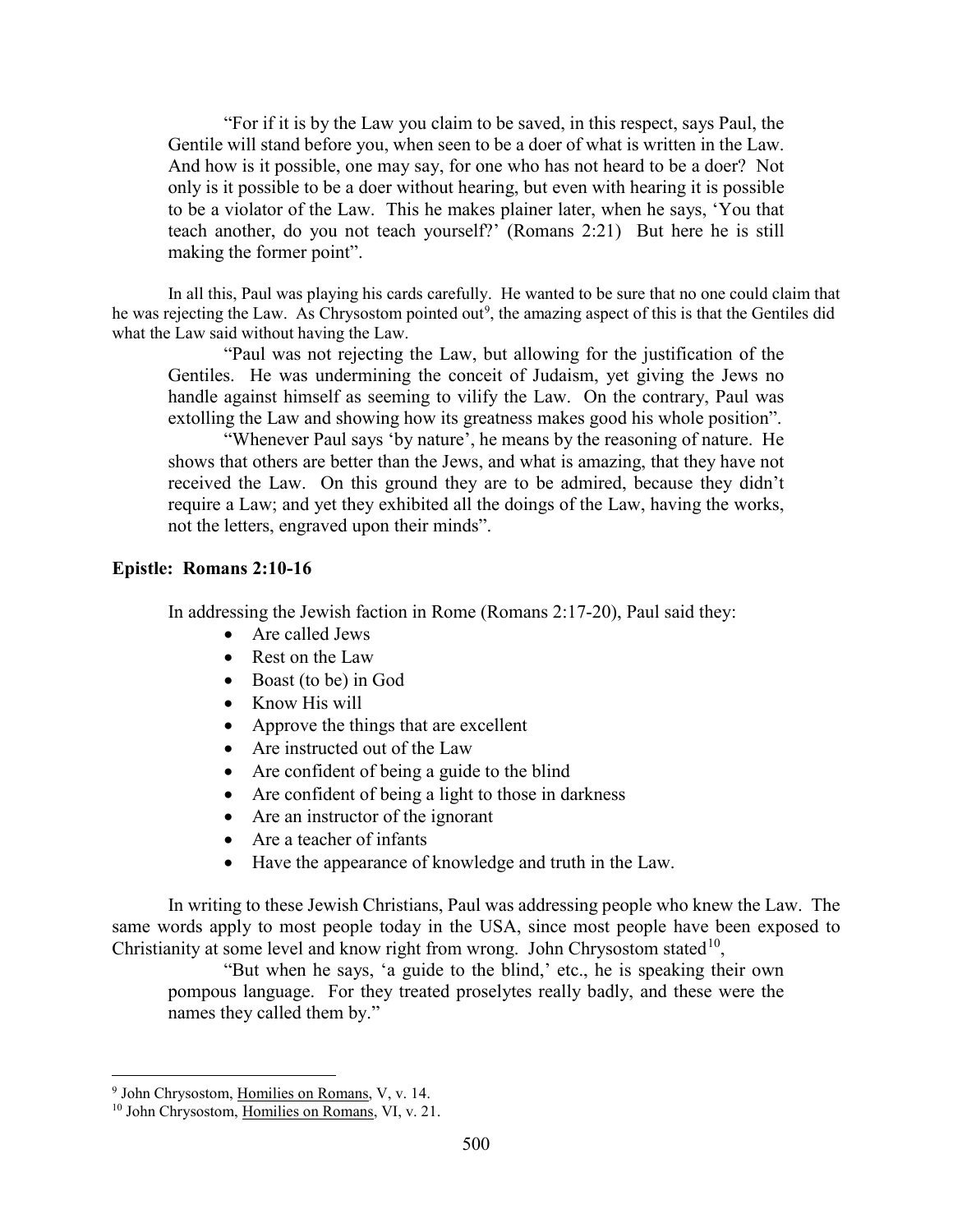Yet Paul, said, "do you ever teach yourself? Do you steal? Do you commit adultery? Do you rob temples devoted to idols?" (Romans 2:21-22) The implied answer was YES! Chrysostom noted $11$ ,

"For it was strictly forbidden them to touch any of the treasures on the idols by reason of defilement (compare Joshua 6:18, 7:1). But the tyranny of avarice, he says, has persuaded you to trample this Law also under foot."

Paul went on to say that the Name of God was blasphemed among the Gentiles because of their hypocrisy (Romans 2:24) and that a true Jew is one who is so inwardly (Romans 2:29). For Paul to speak about Gentiles receiving the Faith rubbed the Jews of his day the wrong way. The Jews felt that they were the exclusive recipients of the oracles of God. A few years after writing this Epistle (57-58 AD) when Paul presented his testimony before the High Priest and the Jewish leaders from Jerusalem following his Third Missionary Journey, they listened patiently until he came to the part about taking the Word of God to the Gentiles (Acts 22:21-22). Then they created a riot and tried to kill Paul (Acts 22:22-23, 23:12-24). It took 470 Roman soldiers to control this riot.

## <span id="page-5-0"></span>**Man Didn't Lose the Knowledge of Good after the Fall**

When we consider what Paul was saying to the Romans, it is good to look back to the beginning to see what things were like and how things developed. It is easy to see how Israel might get to see themselves in a special light since they were God's chosen people and the recipient of the Law. But how did the Gentiles retain knowledge of the Law? Abraham was an uncircumcised Gentile, along with everyone else in the world at his time. Yet Abraham knew the Law and was called "the Friend of God".

Man has always known what is good, but often he inclines his free will in an opposite direction. John Cassian described<sup>[12](#page-5-2)</sup> this in terms of Adam, our forefather and the Jewish leaders who crucified Christ.

"We should not say that God made man such that he can never be capable of what is good, or else He has not granted him a free will. And, in this case how will that first statement that the Lord made about men after the fall stand, 'Behold, Adam has become as one of us, knowing good and evil?' (Genesis 3:22) For we cannot think that before, man was ignorant of good. Otherwise we should have to admit that he was formed like some irrational beast, which is sufficiently absurd and is altogether alien from the Christian faith. Solomon says, 'God made man upright'; i.e., always to enjoy the knowledge of good. 'But they have sought out many imaginations' (Ecclesiastes 7:29 LXX), for they came to know good and evil. Adam therefore, after the fall, conceived knowledge of evil, which he had not had previously, but he did not lose the knowledge of good, which he had before. Finally the Apostle's words very clearly show that mankind did not lose, after the fall of Adam, the knowledge of good. As he says, 'For when the Gentiles, who don't have the Law, do by nature the things of the Law, these, though they don't have the Law, are a Law to themselves, as they show the work of the Law written in their hearts.

<span id="page-5-1"></span><sup>&</sup>lt;sup>11</sup> John Chrysostom, Homilies on Romans, VI, v. 21.

<span id="page-5-2"></span><sup>&</sup>lt;sup>12</sup> John Cassian, 3<sup>rd</sup> Conference of Abbot Chaeremon, XIII, 12.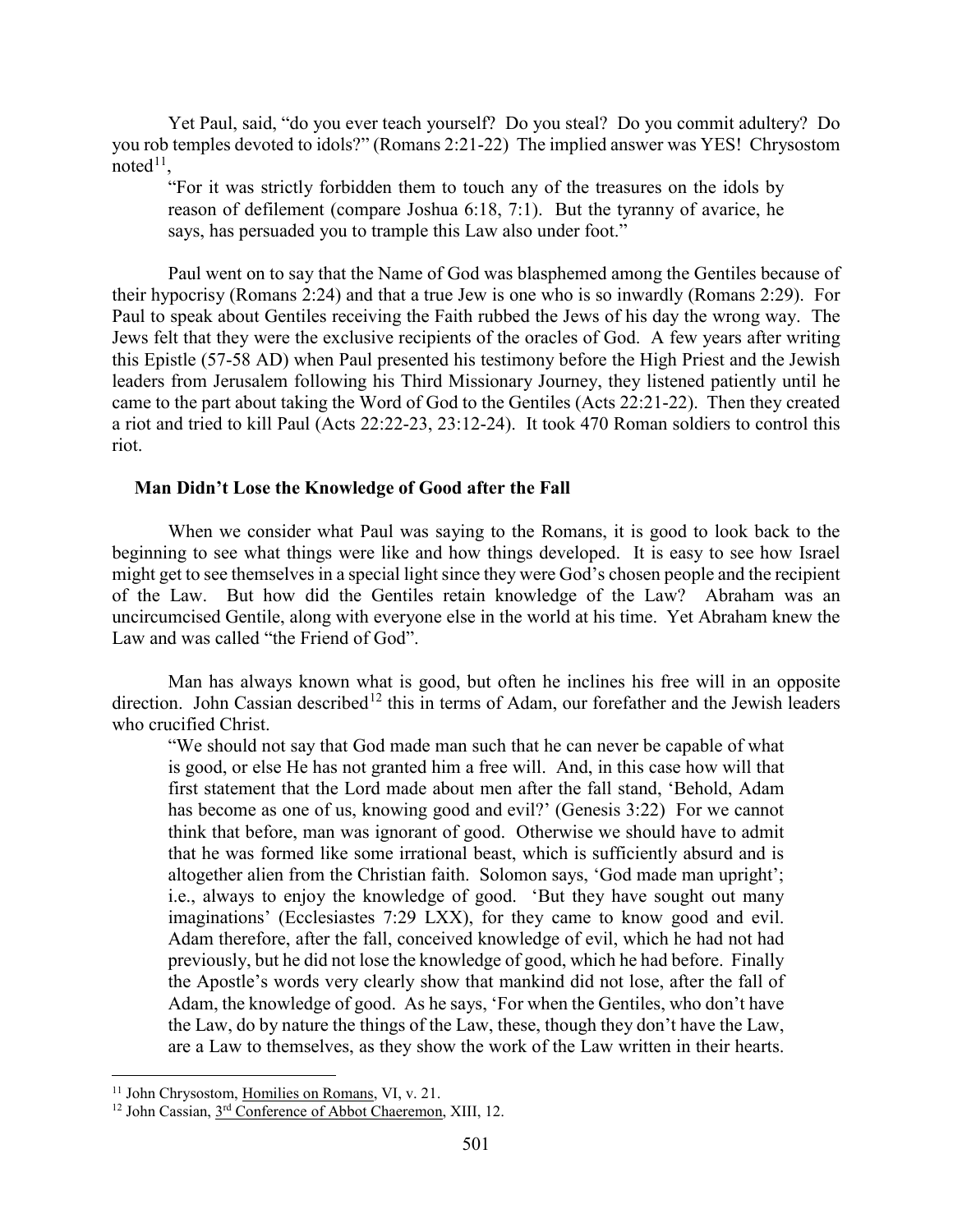Their conscience bears witness to these, and their thoughts within them either accuse or else excuse them, in the day in which God shall judge the secrets of men' (Romans 2:14-16). And with the same meaning the Lord rebukes the unnatural but freely chosen blindness of the Jews, which they by their obstinacy brought upon themselves. 'Hear you deaf, and you blind, behold that you may see. Who is blind but My servant? And who is deaf as My messenger *whom* I send?' (Isaiah 42:18- 19) And that no one might ascribe this blindness of theirs to nature instead of to their own will, elsewhere He says, 'Bring forth the people that are blind and have eyes; that are deaf and have ears' (Isaiah 43:8). And again, 'having eyes, but you see not; and ears, but you hear not' (Jeremiah 5:21). The Lord also says, 'Because seeing they do not see, and hearing they do not hear, neither do they understand' (Matthew 13:13). And in them is fulfilled the prophecy, 'Hearing you shall hear and shall not understand: and seeing you shall see and shall not see'. For the heart of this people has grown fat, and their ears are dull of hearing; they have closed their eyes, lest they should see with their eyes and hear with their ears and understand with their heart, and be converted and I should heal them' (Isaiah 6:9- 10). Finally in order to denote that the possibility of good was in them, in chiding the Pharisees, He said, 'But why of yourselves do you not judge what is right?' (Luke 12:57) And this he certainly would not have said to them, unless He knew that by their natural judgment they could discern what was fair. Wherefore we must take care not to refer all the merits of the saints to the Lord in such a way as to ascribe nothing but what is evil and perverse to human nature."

John Chrysostom, in contradicting some who taught that everyone was rescued from hades at Christ's descent into hades, stated<sup>[13](#page-6-0)</sup> that only those who were righteous during their life were rescued at His descent. This applied to both Jews and Gentiles: all who showed an excellent life shall enjoy all the blessings.

"If unbelievers are to be saved after death on their believing, no man shall ever perish. For everyone will then repent. And in proof that this is true, hear Paul saying, 'Every tongue shall confess, and every knee shall bow, of things in heaven, and things in earth, and things under the earth' (Philippians 2:10-11). And, 'The last enemy that shall be destroyed is death' (1 Corinthians 15:26). But there is no advantage in that submission, for it does not come from a true choice, but from the necessity of things taking place."

"Let us not bring in such old wives' doctrines and Jewish fables any more. Hear what Paul said touching these things. 'As many as have sinned without law, shall also perish without law'; he is speaking of those who lived in the time before the Law. And, 'As many as have sinned in the Law, shall be judged by the Law' (Romans 2:12); he is speaking of the time after Moses. And, 'That the wrath of God is revealed from heaven against all ungodliness, and unrighteousness of men' (Romans 1:18) and, 'indignation and wrath, tribulation and anguish upon every soul of man that works evil, of the Jew first, and also of the Gentile' (Romans 2:8-9). And yet countless were the evils, which the Gentiles have suffered in this world, and this is declared alike by the histories of the heathen, and by the Scriptures that are in our hands. For who could recount the tragic calamities of the Babylonians,

<span id="page-6-0"></span><sup>&</sup>lt;sup>13</sup> John Chrysostom, Homilies on Matthew, XXXVI, 3.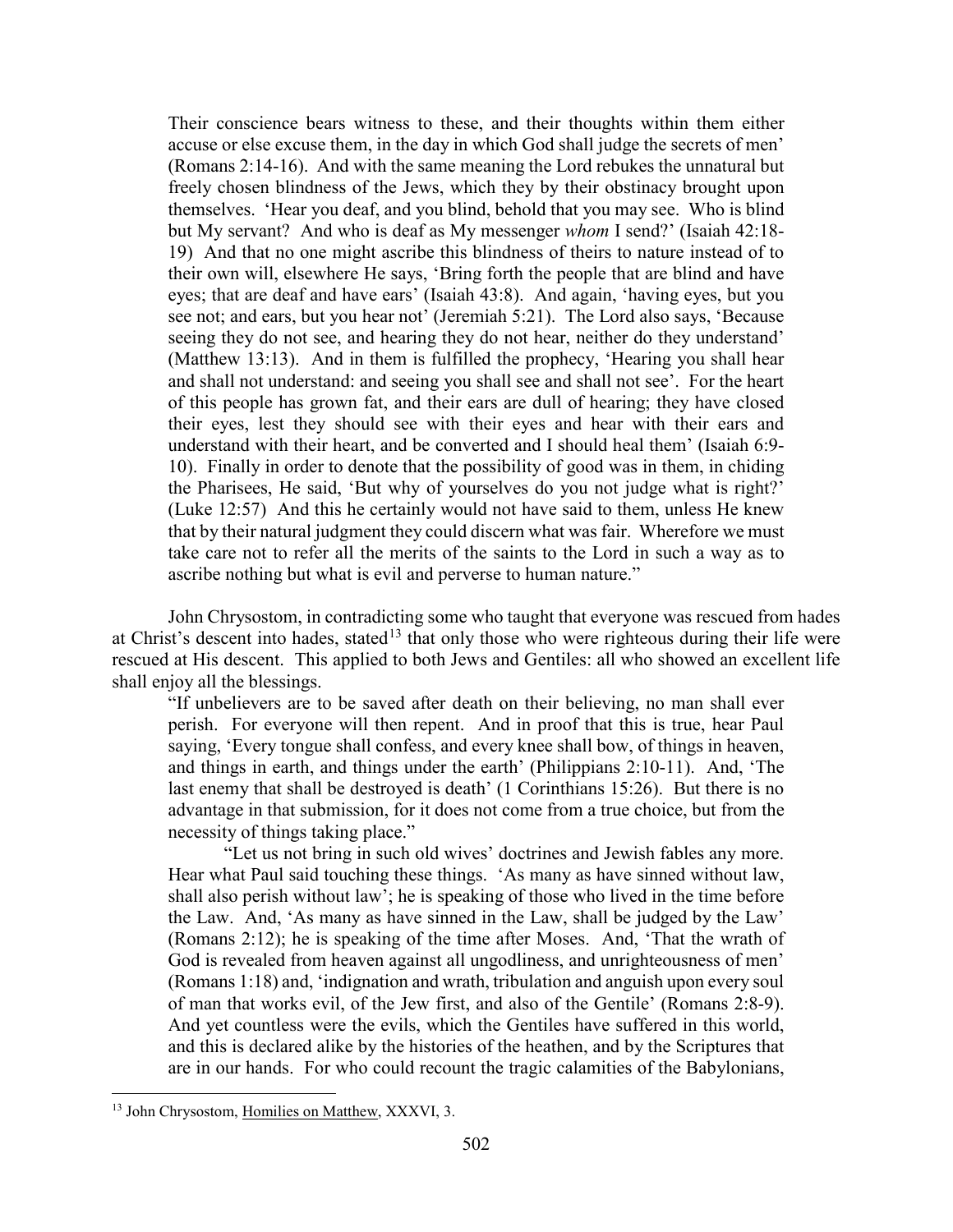or those of the Egyptians? We can prove that they, who did not know Christ before His coming in the flesh, yet refrained from idolatry, worshipped God, and showed an excellent life shall enjoy all the blessings. Hear what is said: 'But glory, and honor, and peace to everyone that works good, to the Jew first, and also to the Gentile' (Romans 2:10). Do you see that for their good deeds there are many rewards, and chastisements and penalties for such as have done the contrary?"

#### <span id="page-7-0"></span>**The Effect of the Law on Jews and Gentiles**

In the Epistle reading, Paul spoke of judgment on evil men as compared to glory, honor and peace to those who do good, to the Jew first and also to the Greek (Romans 2:9-10). Unfortunately, these were not the words the Jews wanted to hear. These same words also apply for us in the United States who have heard the Word of God all our lives, if we consider ourselves better than others. Paul continued to say that there is no partiality with God (i.e. Jew vs. Gentile). Chrysostom stated<sup>14</sup>,

"For it is upon works that punishment and reward depend, not upon circumcision and uncircumcision. See how much greater is the necessity which he lays on the Jews for a speedy recourse to Grace! For in that they said they did not need Grace, being justified by the Law, he shows that they need it more than the Gentiles, considering that they are liable to be punished more."

Table 2 is a summary of part of the Epistle reading. As one can see, the crux of the Epistle lesson is that the results are the same for Jews and Gentiles (i.e. hearing and doing) and that God shows no partiality. The mechanisms are different, however. The Jews have the Law and are judged by it. The Gentiles have the same basic commandment, which is the Greatest Commandment: "Love the Lord your God with all your heart, soul and strength, and your neighbor as yourself" (Deuteronomy 6:5, Leviticus 19:18, Matthew 22:36-39, Mark 12:30-31, Luke 10:27). And the Gentiles are expected to follow their conscience and their thoughts to comply with these commandments $15$ .

Everything in the Law and the Prophets hangs on the Greatest Commandment (Matthew 22:40) and not one iota of the Law will pass away until all is fulfilled (Matthew 5:18). This then forms a universal basis for God's judgment with no partiality. Everyone is judged based on what he is given and on what he does about it.

For us, the implications are substantial. Most Americans know the Law and the Law has formed the foundation for the country's legal system and ethical practices. Thus, we are like the Jews that Paul is addressing.

<span id="page-7-1"></span> <sup>14</sup> John Chrysostom, Homilies on Romans, V, v. 10-12.

<span id="page-7-2"></span><sup>&</sup>lt;sup>15</sup> This subject is taken up from different viewpoints at other times in the Orthodox lectionary. For a more detailed discussion on how the Law applies to everyone today in terms of the Greatest Commandment (Matthew  $22:35-46$ ), see the discussion for the Gospel lesson of the  $15<sup>th</sup>$  Sunday after Pentecost. For more discussion on how the Church Fathers have "rightly divided" the Law and applied it, see the Gospel lesson discussion for the Special Feast Day of the Fathers of the First Six Ecumenical Councils in July.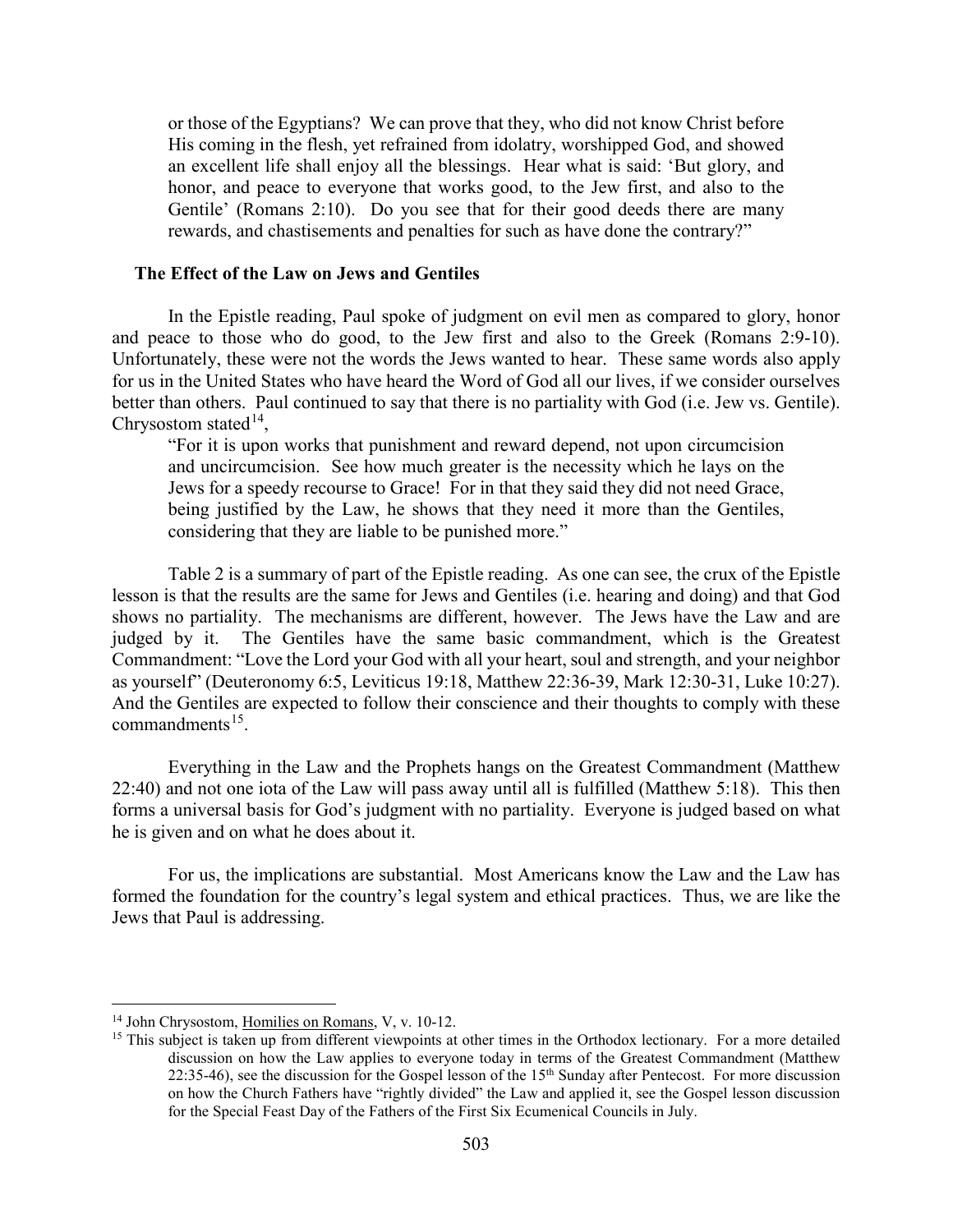There is also a trend in America for large sections of the population to be given over to uncleanness, lust, dishonoring and vile passions, where this is often given disproportionate and favorable coverage by the media. The implication is "everyone does it; you should too." The antidote for this is to become doers of the law and not just hearers only.

| <b>Aspect of the Law</b> | <b>Jews</b>            | <b>Gentiles</b>        |
|--------------------------|------------------------|------------------------|
| Sin                      | Sin under the Law      | Sin without Law        |
| Judgment                 | Judged through the Law | Perish without Law     |
| Who is justified?        | Doers of the Law       | Doers of the Law       |
| How do they know Law?    | Public reading of Law  | Law written on hearts  |
|                          |                        | Conscience witnessing  |
|                          |                        | Thoughts accusing      |
| Who is not justified?    | Those who hear and     | Those who don't listen |
|                          | don't do               | to their heart         |

## **TABLE 2 Effects of the Law**

John Chrysostom noted<sup>[16](#page-8-0)</sup> that the laws of all nations came from the laws that God gave to man at the beginning. This statement especially applies to the laws of the United States, which was founded by Christian men. Every nation possessed self-taught laws, and the arts were established from this knowledge base also.

"From the Law which God placed in man when He formed him from the beginning, laws were laid down, and arts discovered, and all other things. For the arts too were thus established, their originators having come to the knowledge of them in a self-taught manner."

"So there came to be courts of justice, and so penalties were defined. Many of the Gentiles were ready to dispute this, 'How will God judge mankind who lived before Moses? He did not send a lawgiver; He did not introduce a Law; He commissioned no prophet, apostle, evangelist; how then can He call these to account?' Paul wished to prove that they possessed a self taught Law; and that they knew clearly what they ought to do. 'For when the Gentiles, who don't have the Law, do by nature the things contained in the Law, these not having the Law, are a Law to themselves; which shows the work of the Law written in their hearts' (Romans 2:14-15). But how can this be without writing it down? 'Their conscience also bearing witness, and between themselves their thoughts accusing, or else excusing them, in the day when God shall judge the secrets of men by Jesus Christ according to my gospel' (Romans 2:15-16). And again, 'As many as have sinned without Law, shall perish without Law; and as many as have sinned in the Law, shall be judged by the Law'" (Romans 2:12).

"What does it mean, 'They shall perish without Law?' The Law does not accuse them, but their thoughts, and their conscience do; for if they didn't have a Law of conscience, they shouldn't perish through having done wrong. For how should it be so if they sinned without a Law? But when he says, 'without a Law',

<span id="page-8-0"></span> <sup>16</sup> John Chrysostom, Homilies on the Statues, XII, 12-14.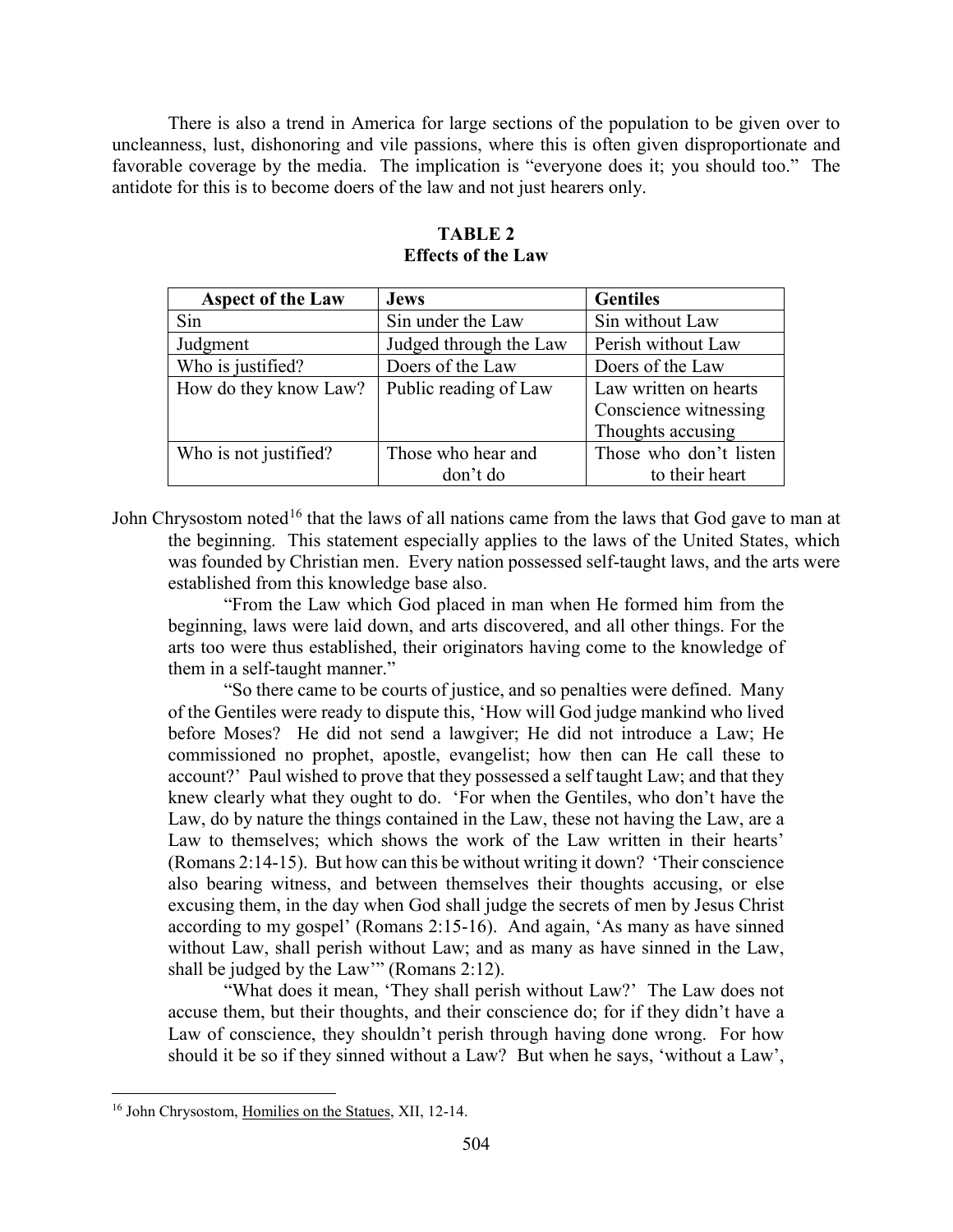he does not assert that they had no Law, but that they had no written Law; they had the Law of nature. And again, 'But glory, honor, and peace, to every man that works good, to the Jew first, and also to the Gentile'" (Romans 2:10).

"But these things he spoke in reference to the early times, before the coming of Christ. The Gentile he names here is not an idolater, but one who worshipped God only, unfettered by the necessity of Jewish observances, like Sabbaths, circumcision and diverse purifications, yet exhibiting all manner of wisdom and piety."

## <span id="page-9-0"></span>**God Needs No Proof to Judge Us**

Paul concluded this section by saying that "God will judge the secrets of men by Jesus Christ" (Romans 2:16). There is no hiding from His Judgment since we "show the work of the Law written in our hearts, our conscience also bearing witness" (Romans 2:15). Cyril of Jerusalem stated<sup>[17](#page-9-1)</sup> it this way:

"Let us dread lest God condemn us; He does not needs examination or proof to condemn. Do not say that you committed fornication, or engaged in sorcery, but no one witnessed it. Out of your own conscience shall you be judged, 'your thoughts either accusing or else excusing you, in the day when God shall judge the secrets of men' (Romans 2:15-16). The terrible countenance of the Judge will force you to speak the truth; or rather, even though you don't speak at all, it will convict you. For you shall rise clothed with your own sins, or else with your righteous deeds. And this has the Judge Himself declared — for it is Christ who judges — 'for neither does the Father judge any man, but he has given all judgment to the Son' (John 5:22), not divesting Himself of His power, but judging through the Son. The Son therefore judges by the will of the Father; for the will of the Father and of the Son are not different, but one and the same. What then says the Judge, as to whether you shall bear your works? 'And before Him shall they gather all nations, for in the presence of Christ every knee must bow, of things in heaven, and things in earth, and things under the earth (Philippians 2:10). He shall separate them one from another, as the shepherd divides his sheep from the goats' (Matthew 25:32). How does the shepherd make the separation? Does he examine out of a book which is a sheep and which a goat? Or does he distinguish by their evident marks? Does not the wool show the sheep, and the hairy and rough skin the goat? In like manner, if you have been just now cleansed from your sins, your deeds shall be as pure wool; and your robe shall remain unstained, and you shall say, 'I have put off my coat, how shall I put it on?' (Canticles 5:3 LXX) By your clothing, you shall be known as a sheep. But if you are found hairy, like Esau, who was rough with hair, and wicked in mind, who for food lost his birthright and sold his privilege, you shall be one of those on the left hand. But God forbid that any here present should be cast out from grace!"

<span id="page-9-1"></span><sup>&</sup>lt;sup>17</sup> Cyril of Jerusalem, Catechetical Lectures, XV, 25.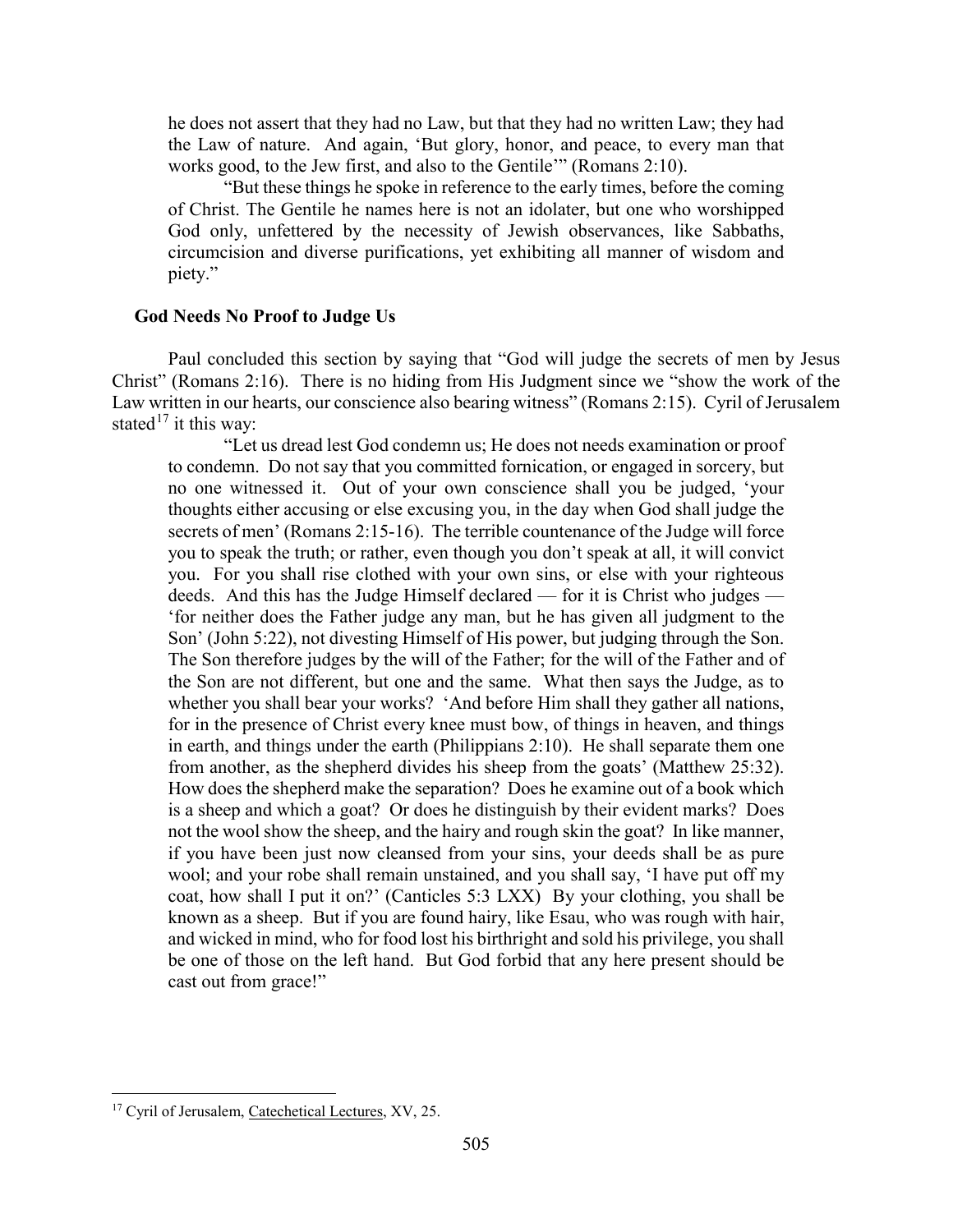## *THE TWELVE ACCEPT APOSTLESHIP*

**June 30, 2019 2nd Sunday after Pentecost Revision G**

#### <span id="page-10-0"></span>**Gospel: Matthew 4:18-23**

## <span id="page-10-1"></span>**The Calling of Peter, Andrew, James and John**

Today's Gospel lesson is also found in Mark 1:16-20 and Luke 5:1-11. The subject, that is, the calling of Peter, Andrew, James and John, is also used in the Orthodox lectionary for the 18<sup>th</sup> Sunday after Pentecost (October) when the parallel account from Luke is used. This is a second call for them, calling them to something greater. But it's also a call for us to consider our role in the Kingdom of God.

In Luke's account, a miracle was associated with this calling. In this miracle, the four Apostles had worked all night with their trammel nets and caught nothing. With trammel nets they had to work at night so the fish didn't see the webbing<sup>[18](#page-10-2)</sup> of the nets. Jesus instructed them to launch out into the deep and let down their nets. This was contrary to their common practice since trammel nets aren't used in the daytime or in deep water but only in shallow water. When the nets were filled to the point of breaking and the boats were filled to the point of sinking, the four Apostles were so impressed that they left everything and followed Jesus.

This is significant in terms of recent scholarship: there were high prices and a high demand for fresh fish. These four Apostles may have been uneducated but they may not have been poor. The Roman government later had to institute price controls<sup>[19](#page-10-3)</sup> on fresh fish to prevent fishmongers from gouging people. The four Apostles evidently left a well-paying trade for no worldly return or benefit (Matthew 19:27).

From today's Gospel account (and the account from Mark), Jesus called the four shortly after the miracle. James and John were at work mending the trammel nets when Jesus called them (Matthew 4:20, Mark 1:18), while Peter and Andrew were finishing up with a bag net (Matthew 4:18-19, Mark 1:16-17). Common practice among fishermen on the Sea of Galilee was to work all night, then mend nets and hang them up to dry at daybreak before getting some sleep. These fishing methods remained unchanged until the mid- $20<sup>th</sup>$  Century when invisible netting was invented to allow daytime fishing.

However, this was not the first contact the four Apostles had with Jesus. From Luke's account they wouldn't just go out into deep water and let down their nets for a stranger, especially being tired after fishing all night. From John 1:43-51 we get some insight into an

Copyright © Mark Kern 2006

<span id="page-10-2"></span> $18$  See the Study for the 18<sup>th</sup> Sunday after Pentecost for detailed explanations of the various nets used in fishing on the Sea of Galilee.

<span id="page-10-3"></span><sup>&</sup>lt;sup>19</sup> Jerome Murphy-O'Connor, "Fishes of Fish, Fishes of Men," Bible Review, June 1999.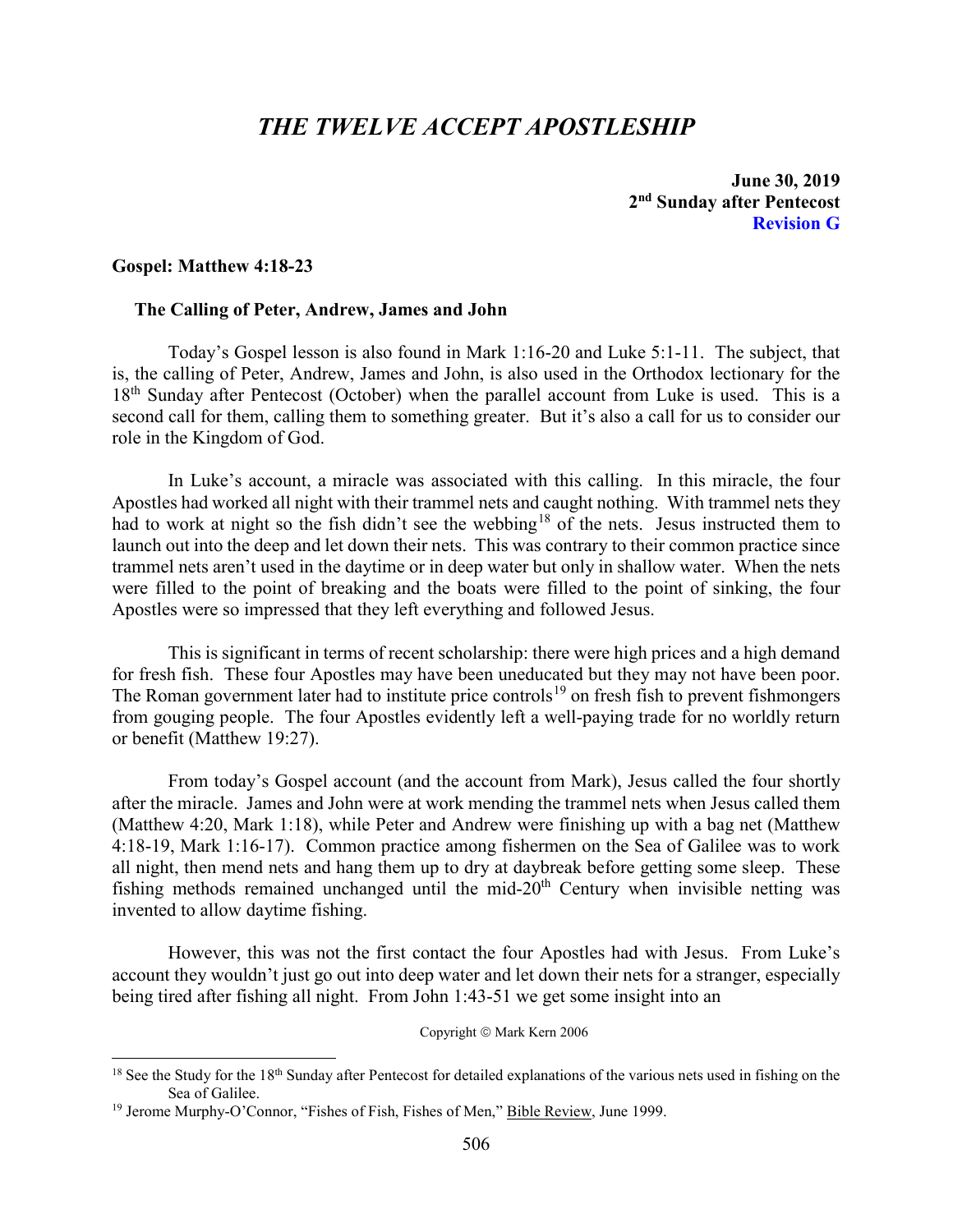earlier calling<sup>[20](#page-11-1)</sup> of the four Apostles by Jesus; they left following John the Baptist to follow Jesus. But what had they been called to? Disciples or Apostles? At the first calling (John 1), they were still part-time fishermen. After the calling of today's Gospel lesson, they left everything (Matthew 4:20, 22) and were soon sent to heal the sick, raise the dead, cleanse lepers and cast out demons by themselves (Matthew 10:1-8).

#### <span id="page-11-0"></span>**Beginning as Followers of John the Baptist**

To see how Jesus' relationship with the four Apostles developed, we need to look back to their relationship to John the Baptist. All four of the Apostles in our Gospel lesson had been followers of John the Baptist. For example, two of John the Baptist's disciples were Andrew and the Apostle John (John 1:35-40). By implication, Peter and James were John's disciples also. When John the Baptist pointed out Jesus as "the Lamb of God" (John 1:29, 36), Andrew and John got their brothers and began following Jesus (John 1:37-41). At this point, they recognized Jesus as Messiah (John 1:41), but Jesus had not called them as Apostles yet. That didn't occur until today's Gospel lesson (Matthew 4:18-23), which was several months after they had left following John the Baptist.

At the time of Jesus' calling of the four Apostles, Herod had just put John the Baptist in prison (Matthew 4:12). John spent over a year in prison before being beheaded (Matthew 14:1- 12; Mark 6:14-29; Luke 9:7-9). During John's imprisonment, Jesus' public ministry began to grow considerably and John even inquired about the details from prison (Matthew 11:2-6; Luke 7:18-23). John the Baptist's message, however, continued to spread due to his followers' zeal. For example, John the Baptist was imprisoned in 27 AD. Twenty-six years later (in 53 AD) at the beginning of Paul's Third Missionary Journey, Apollos came to Corinth preaching the baptism of John the Baptist (Acts 18:23-28). Paul came across twelve other followers of John in Ephesus (Acts 19:1-7). Apollos was one of the original Seventy sent out by the Lord (Luke 10:1-24). But he had apparently gone back home to Alexandria before Pentecost when the Holy Spirit was given. He hadn't yet heard of the Holy Spirit (along with the 12 others) in 53 AD when Paul, Aquila and Priscilla updated them. This indicates that John the Baptist's impact was substantial in order for his message to continue 25 years after his death. And it is out of this background that Jesus called the four Apostles to be fishers of men (Matthew 4:19).

John Chrysostom noted<sup>[21](#page-11-2)</sup> that Jesus did not begin to preach about the Kingdom of Heaven until Herod put John the Baptist in prison (Matthew 4:12-17; John 4:1). While the witness (i.e. John) of His works was proclaiming Him, He did not preach or work miracles so that the multitude would not be divided. For this reason, John did no miracles at all, so that he might give over the multitude to Jesus, His miracles drawing them to Him. The importance of this was to defuse the criticism of the Pharisees who said that Jesus bore witness only of Himself (John 8:13). This was not true; and there was also the witness of the Father and the Holy Spirit. John had borne witness to Him earlier (John 1:29, 36; 3:26-36). While John did not perform any miracles (John 10:41), Jesus did many, thus confirming John's words (John 5:36; 10:25; 10:38). Jesus began preaching

<span id="page-11-1"></span><sup>&</sup>lt;sup>20</sup> The earlier calling (John 1:43-51) is used in the Orthodox lectionary for the First Sunday in Lent and focuses on the calling of Nathanael.

<span id="page-11-2"></span><sup>&</sup>lt;sup>21</sup> John Chrysostom, Homilies on Matthew, XIV, 2.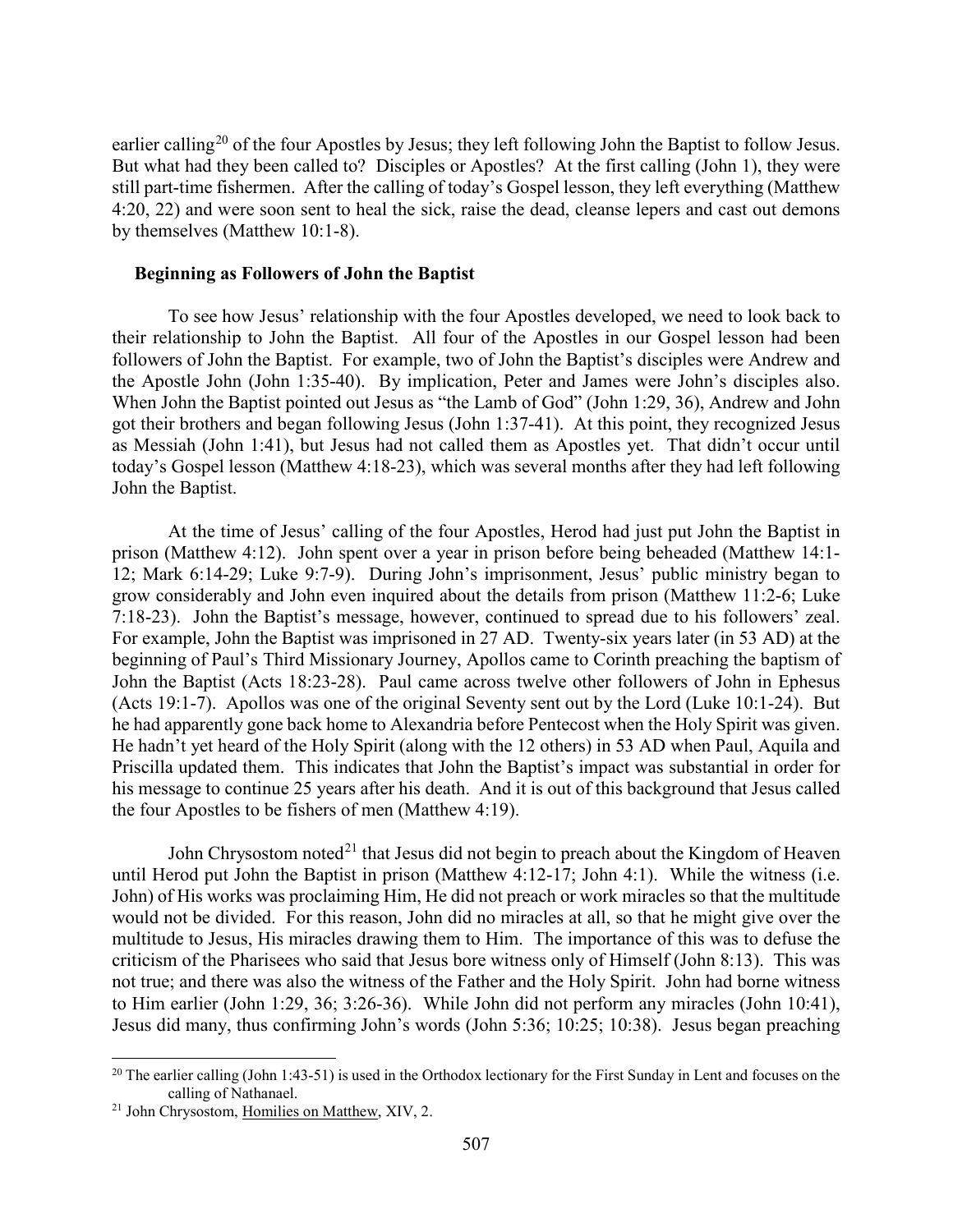good news (i.e. Gospel), not mentioning the ax and a tree cut down (Matthew 3:9-10), the sitting (Matthew 25:31), the threshing floor and unquenchable fire (Matthew 3:12) until later.

## <span id="page-12-0"></span>**The Importance of Leaving Behind the Things of This World**

About three years after the calling of the Twelve in the Gospel lesson, Christ addressed the Twelve, commending them for what they had done in leaving behind the things of this world. "Then Peter said in reply, 'We have left everything and followed you. What then shall we have?' Jesus said to them, 'Truly, I say to you, in the new world, when the Son of man shall sit on his glorious throne, you who have followed me will also sit on twelve thrones, judging the twelve tribes of Israel. And everyone who has left houses or brothers or sisters or father or mother or children or lands, for my name's sake, will receive a hundredfold, and inherit eternal life. But many that are first will be last and the last first'" (Matthew 19:27-30).

There are two ways (at least) of looking at this. First, they will be witnesses in judgment against those of their generation who did not follow Christ similar to the men of Nineveh and the Queen of the South (Matthew 12:41-42). Secondly, they have established the foundation of the Church (Revelation 21:14) with Jesus Christ as the cornerstone (Ephesians 2:20; 1 Corinthians 3:10-17). Thus they have been judging the twelve tribes of the Israel of God now for about two millennia through those righteous men that they established.

Another aspect of the question the Twelve asked Jesus was suggested by the Monk Lev Gillet<sup>[22](#page-12-1)</sup>:

"When one hears a word spoken by Christ and takes some kind of risk to obey the word (the Twelve left their jobs!), one will obtain results quite out of proportion to anything he could have hoped for".

When Jesus first called the four Apostles (John 1:42), Jesus prophesied that Peter would be called Cephas, meaning a rock or stone. Cephas is a name that comes from the Chaldean word "*kafe*" meaning rock; "*petra*" is the Greek counterpart meaning a (large) rock.

A little over a year after the four were called, following the death of John the Baptist, Jesus made His famous statement about the church and how the gates of Hades shall not prevail against it (Matthew 16:18). This was in response to Peter's confession (Matthew 16:17), which is the "rock" that Jesus had spoken of earlier. Jesus went on to say that He will give the keys of the Kingdom of Heaven to the Twelve. Whatever they bind on earth shall be, having been bound in heaven. And whatever they loose on earth shall be, having been loosed in heaven (Matthew 16:19). He repeated this again in the upper room after the Resurrection with regard to forgiveness of sins (John 20:23). The Church today is responsible before God to maintain the connection with the Twelve and the cornerstone in order that this just judgment may continue for our benefit. This theme occurs two other times in the Orthodox lectionary: The Feast of Saints Peter and Paul (June 29) and the remembrance of the Fathers of the First Six Ecumenical Councils (mid-July). In doing this, the Church helps us to focus on loving the Lord our God with all our heart, soul and strength,

<span id="page-12-1"></span><sup>&</sup>lt;sup>22</sup> Monk Lev Gillet, The Year of Grace of the Lord, St Vladimir's Seminary Press, Crestwood NY, 1992, p. 16.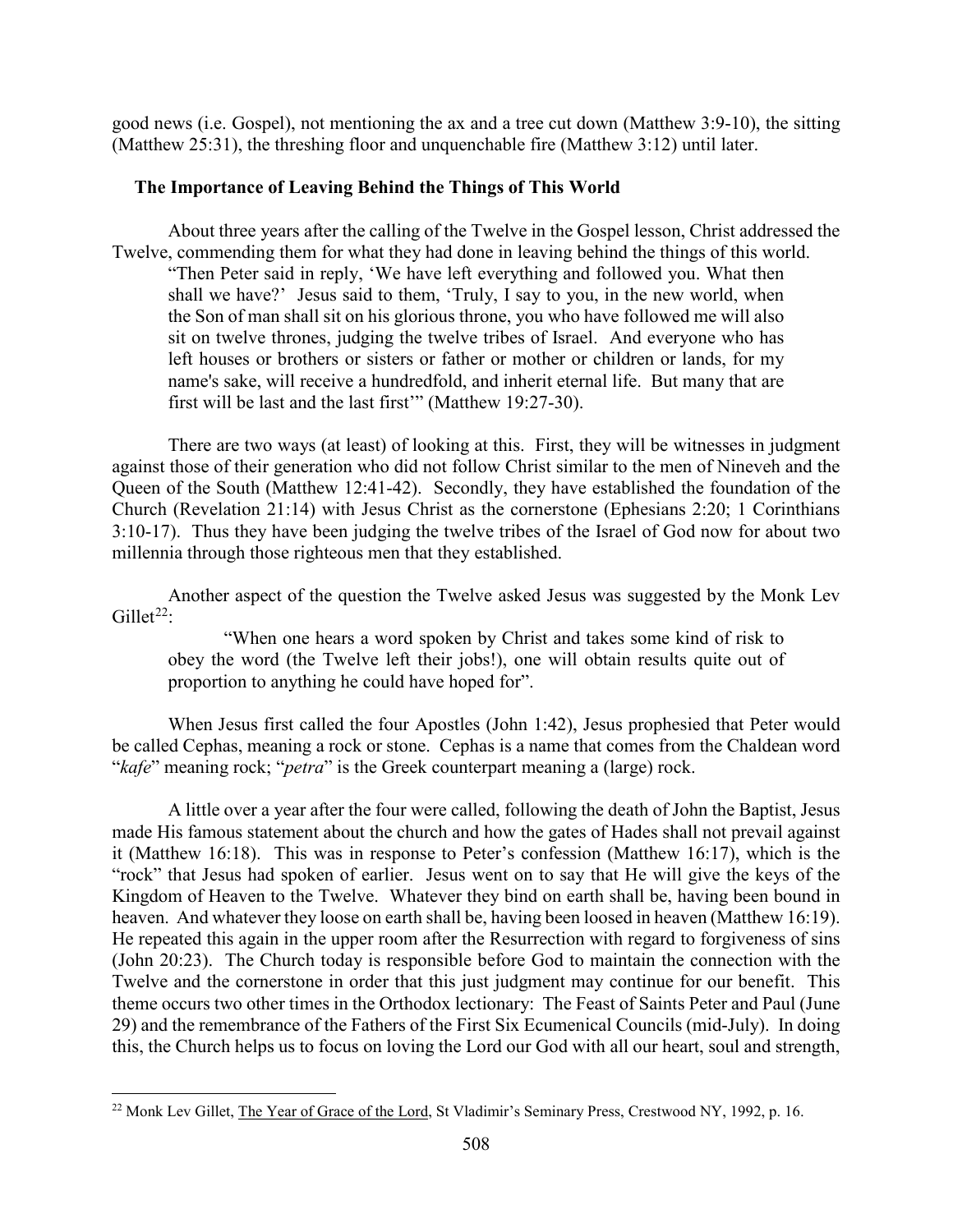and our neighbor as our self. And by doing that, we will obtain a good defense before the dread judgment seat of Christ as we pray in the various services.

John Chrysostom noted<sup>[23](#page-13-0)</sup> how the Twelve did not hesitate at all when Jesus called them. This was similar to Elisha's following of Elijah, and this was before they had seen many signs. This is also what Christ asks of us.

"Note both their faith and their obedience! For though they were in the middle of their work, when they heard His command, they did not delay, they did not procrastinate, they did not say, 'Let us return home, and discuss this with our kinsfolk', but 'They left everything and followed Him' (Matthew 4:20-22), even as Elisha did to Elijah (1 Kings 19:19-21). Such is the obedience, which Christ seeks of us, that we don't delay even a moment of time, though something absolutely most needful should vehemently press on us. When another person came to Him, and was asking permission to bury his own father, not even this did He permit him to do; this signified that before everything we ought to follow Him. But if you should say, 'the promise was very great'; even for this I admire them. Even though they had not as yet seen many signs, they still believed in so great a reach of promise, and they accounted everything else second to attendance on Him. Because they believed the words by which they were caught, by the same they would be able to catch others also".

Chrysostom also noted<sup>[24](#page-13-1)</sup> that once the Twelve had accepted Christ's call and left everything, then they began to see miracles without number. The miracles were done as pledges of His power; similarly, miracles were done at the Creation, at the Flood, to Abraham and at the giving of the Law.

"When He had caught them, then He began to work miracles in their presence, by His deeds confirming the words of John concerning Him. He continually frequented their synagogues, by this instructing them that He was not a sort of adversary of God and a deceiver, but that He came in accordance with the Father."

"And while frequenting the synagogues, He did not preach only, but also showed miracles. On every occasion, whenever anything is done strange and surprising, and any divine doctrine is introduced, God tends to work miracles as pledges of his power, which He shows to them that are to receive His laws. Thus, for instance, when He was about to make man, He created a whole world, and then gave him that Law, which he had in Paradise. And when He was to give Laws to Noah, He showed again great miracles. He reduced the whole creation to its elements; that fearful sea prevailed for a full year; and amid so great a tempest, He preserved that righteous man. In the time of Abraham, He granted many signs: his victory in the war, the plague upon Pharaoh, his deliverance from dangers. When He was about to legislate for the Jews, He showed those marvelous events on Mt. Sinai, and then gave the Law. Just so in this case also; being about to introduce a certain divine doctrine, and to tell them what they had never heard, by the display of the miracles He confirmed what He said."

<span id="page-13-0"></span><sup>&</sup>lt;sup>23</sup> John Chrysostom, Homilies on Matthew, XIV, 3.

<span id="page-13-1"></span><sup>&</sup>lt;sup>24</sup> John Chrysostom, Homilies on Matthew, XIV, 4.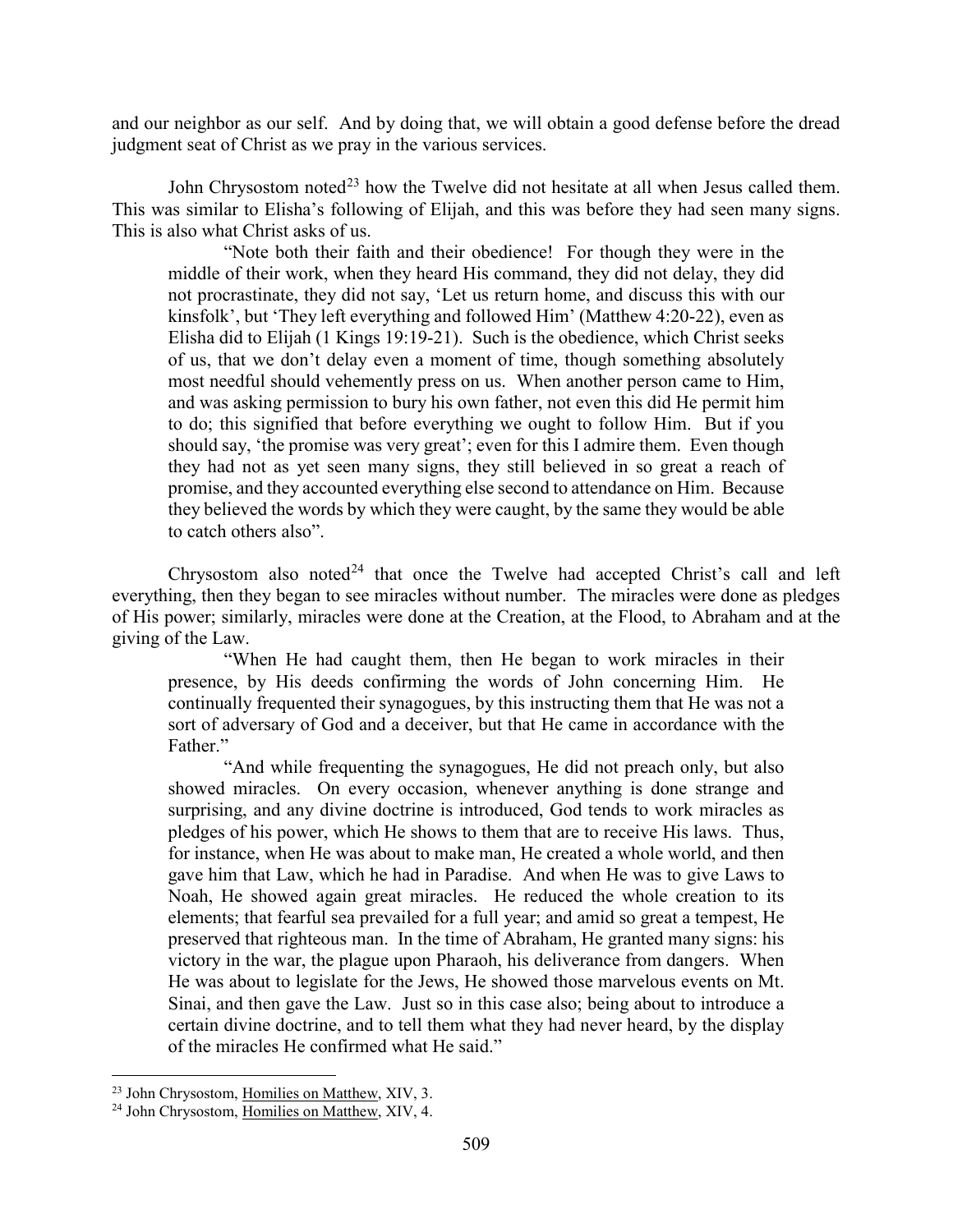"Because the kingdom He was preaching did not appear physically, by the things that do appear, He makes the kingdom, though invisible, clear."

Athanasius of Alexandria chronicled<sup>[25](#page-14-0)</sup> the life history of Antony the Great, which also illustrates the reward in this life for strict devotion to God in faith. One aspect of Antony's early life is his imitation of the Apostles in their leaving everything to follow Christ. Like the Apostles, Antony was rewarded for his efforts by being given the gift of great understanding.

"After the death of Antony's father and mother, he was left alone with one little sister; his age was about eighteen or twenty, and on him the care both of home and sister rested. About six months after the death of his parents, as he went according to custom into the Lord's House, he reflected as he walked how the Apostles left everything and followed the Savior (Matthew 4:20). He thought about how they sold their possessions and laid them at the Apostles' feet for distribution to the needy (Acts 4:34-35), and what great a hope was laid up for them in heaven (Romans 8:24-25, Hebrews 6:18, Colossians 1:27). Pondering over these things he entered the church, and it happened the Gospel was being read; he heard the Lord saying to the rich man, 'If you would be perfect, go and sell what you have and give to the poor; and come follow Me and you shall have treasure in heaven' (Matthew 19:21). Antony, as though God had reminded him of the Saints, and as though the passage had been read on his account, went out immediately from the church, and gave the possessions of his forefathers to the villagers — they were three hundred acres, productive and very nice — that they should be no more a drag upon himself and his sister. And all the rest of his liquid assets he sold, and having got together much money he gave it to the poor, reserving a little for his sister's sake.

Again a few days later, he went into the church, and heard the Lord say in the Gospel, 'do not be anxious for tomorrow' (Matthew 6:34). He could stay no longer, but went out and gave those things also to the poor. He committed his sister to known and faithful virgins, and put her into a convent to be brought up, then he devoted himself to discipline, and training himself with patience. For there were not yet so many monasteries in Egypt as there are now, and no monk at all knew of the distant desert; but all who wished practiced discipline in solitude near their own village.

Now there was then in the next village an old man who had lived the life of a hermit from his youth up. Antony, after he had seen this man, imitated him in piety. At first he began to live in places outside the village. If he heard of a good man anywhere, like the prudent bee, he went and sought him, not turning back to his own place until he had seen him. He returned, having got from the good man as it were supplies for his journey in the way of virtue. So dwelling there at first, he confirmed his purpose not to return to the abode of his fathers nor to the remembrance of his kinsfolk; but to keep all his desire and energy for perfecting his discipline. He worked with his hands, having heard, 'he who is idle let him not eat' (2 Thessalonians 3:10), and part he spent on bread and part he gave to the needy. He was constant in prayer, knowing that a man ought to pray in secret

<span id="page-14-0"></span> <sup>25</sup> Athanasius of Alexandria, The Life of Antony, 2-3.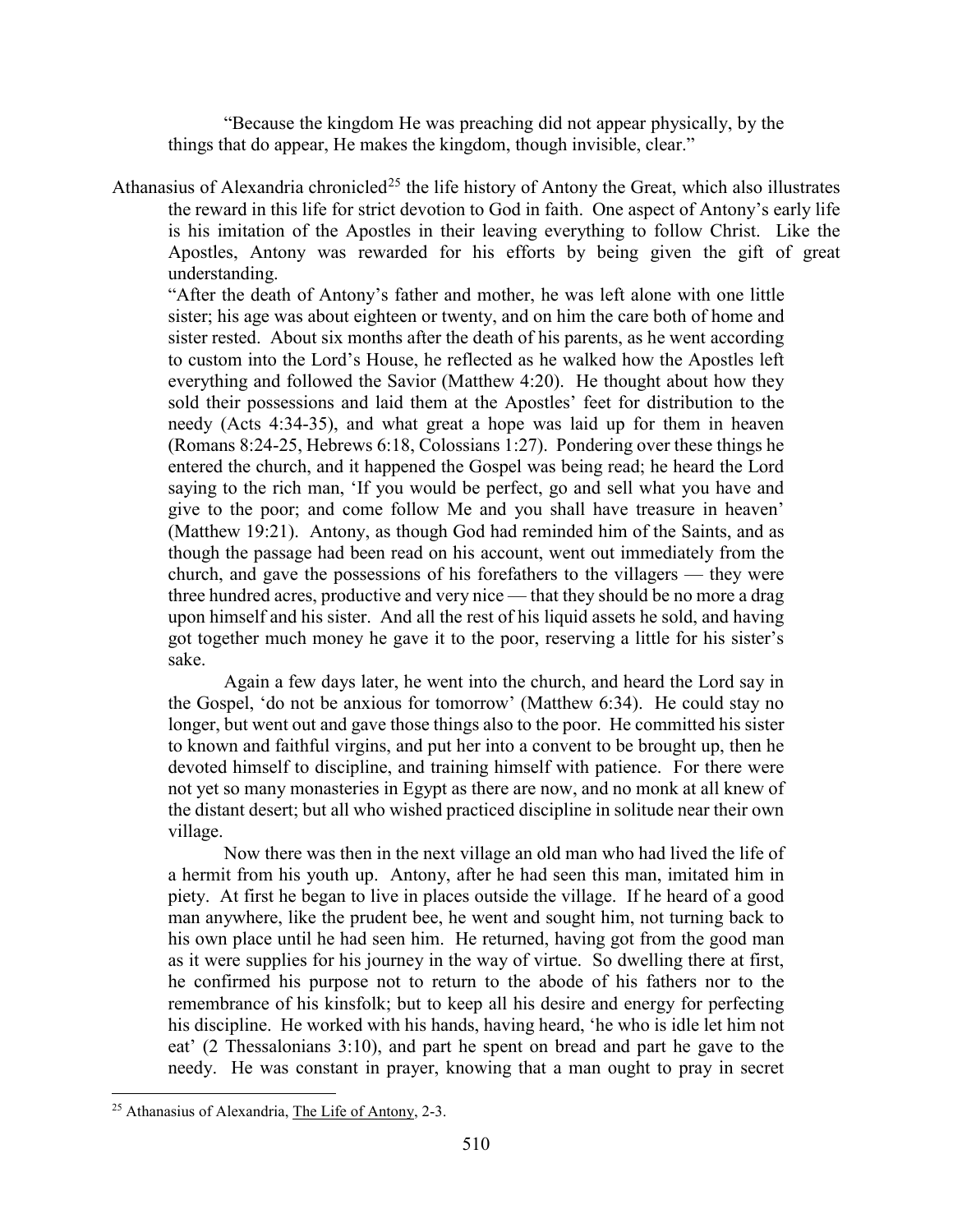unceasingly (Matthew 6:7, 1 Thessalonians 5:17). For he had given such heed to what was read that none of the things that were written fell from him to the ground, but he remembered everything, and afterwards his memory served him for writing books.

Tertullian gave examples<sup>[26](#page-15-0)</sup> of things that we consider the "necessities of life", but are often just excuses for not taking up our Crosses.

"In vain do we flatter ourselves as to the necessities of human maintenance, if we say, 'I have no means to live'. The Lord gave examples taking away all excuse. For what is it you say? 'I shall be in need'. But the Lord calls the needy happy (Luke 6:20). 'I shall have no food'. But 'think not', says He, 'about food' (Matthew 6:25, 31; Luke 12:22-24); and as an example of clothing we have the lilies (Matthew 6:28-29, Luke 12:27-28). One might say, 'My work was my subsistence'. No, but 'all things are to be sold, and divided to the needy' (Matthew 19:21, Luke 18:22). One might say, 'But provision must be made for children and posterity'. Yet, 'No one, putting his hand on the plow, and looking back, is fit for work' (Luke 9:62). One might say, 'But I was under contract'. Yet, 'No one can serve two masters' (Matthew 6:24, Luke 16:13). If you wish to be the Lord's disciple, it is necessary that you 'take your cross, and follow<sup>[27](#page-15-1)</sup> the Lord'. Your cross; that is, your own straits and tortures, or your body only, which is after the manner of a cross. Parents, wives, children, will have to be left behind<sup>28</sup>, for God's sake. Do you hesitate about arts, trades, and about professions, for the sake of children and parents? Even there was it demonstrated to us that both handicrafts and trades are to be left behind for the Lord's sake. James and John, called by the Lord, left behind both father and  $\sin^{29}$  $\sin^{29}$  $\sin^{29}$ . Matthew was roused up from the tollbooth<sup>30</sup>; even burying a father was not a business for faith (Luke 9:59-60). None of them, whom the Lord chose, said to Him, 'I have no means to live'. Faith does not fear famine. It knows, likewise, that hunger is to be despised no less, for God's sake, than every kind of death. If one does not fear for one's own life; why should one be concerned about adequate food?"

Ambrose spoke<sup>[31](#page-15-5)</sup> of Salome, the Lord's stepsister, and her request that her sons sit on His Right and Left in His Kingdom. Her sons had left everything, including the care of her house, and she had followed them in following the Lord, and was included among the Myrrh-Bearing Women (Mark 15:40-16:1). Her request was for grace, even if her method is somewhat questionable.

"Think of her who, with and for her sons, makes this request. It is a mother, who in her anxiety for the honor of her sons, though somewhat unrestrained in the measure of her desires, may for all that yet find pardon. It is a mother, old in years, devout in her zeal, deprived of consolation. At that time, when she might have been

<span id="page-15-0"></span> <sup>26</sup> Tertullian, On Idolatry, I, ii, 12.

<span id="page-15-1"></span><sup>27</sup> See Matthew 16:24, Mark 8:34, Luke 9:23, 14:27.

<span id="page-15-2"></span><sup>&</sup>lt;sup>28</sup> See Matthew 19:27-30, Mark 10:29-30, Luke 14:26. For example, three of the Twelve were married and had young children when the Lord called them. In leaving everything for God's sake, they didn't abandon their wife and children, but just gave up the pleasures of the flesh, living as celibates.

<span id="page-15-3"></span><sup>29</sup> Matthew 4:21-22, Mark 1:19-20, Luke 5:10-11.

<span id="page-15-4"></span><sup>30</sup> Matthew 9:9, Mark 2:14, Luke 5:27-29.

<span id="page-15-5"></span> $31$  Ambrose of Milan, Exposition of the Christian Faith, V, v, 55-56.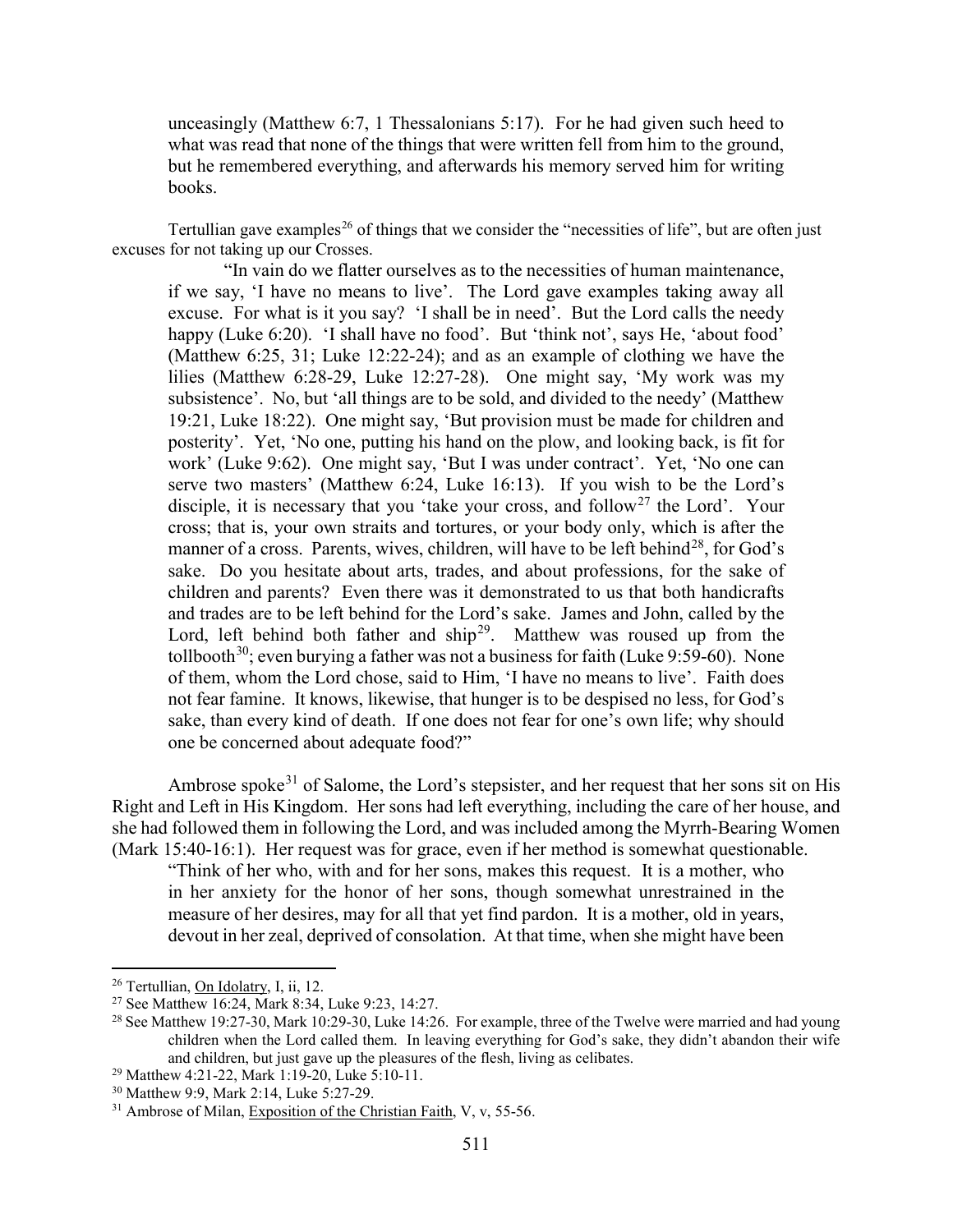helped and supported by the aid of her able bodied offspring, she allowed her children to leave her, and preferred the reward that her sons should receive in following Christ to her own pleasure. For they, when called by the Lord, at the first word, left their nets and their father and followed Him."

"She then, yielding to the devotion of a mother's zeal, asked Jesus, saying, 'Grant that my two sons may sit the one on Your right hand, the other on Your left in Your kingdom' (Matthew 20:20-21). Although it was an error, it was an error of a mother's affections; for a mother's heart knows no patience. Though eager for the object of her desires, her longing was pardonable, for she was not greedy for money, but for grace. Her request was not shameless and self-centered, for she thought not of herself, but of her children."

#### <span id="page-16-0"></span>**Beauty of the Soul**

John Chrysostom spoke<sup>[32](#page-16-1)</sup> of a beauty of the soul and he compared it to physical beauty. Physical beauty is part of our nature, and it stays with us wherever we go. Beauty of the soul can be acquired through obedience and lost through disobedience. The fishermen acquired beauty of soul by their willingness to leave everything and follow Christ. Similarly Paul, the Thief on the Cross, the publican and Matthew the tax collector.

"What then is beauty of soul? These are temperance, mildness, almsgiving, love, brotherly kindness, tender affection, and obedience to God, the fulfillment of the Law, righteousness, and contrition of heart. These things are the beauty of the soul. These things are not the results of nature, but of moral disposition. And he who does not possess these things is able to receive them, and he who has them, if he becomes careless, loses them. In the case of the body, she who is ungraceful cannot become graceful; in the case of the soul, the graceless soul can become full of grace. For what was more graceless than the soul of Paul when he was a blasphemer and insulter; what was more full of grace when he said, 'I have fought the good fight, I have finished the course, I have kept the faith' (2 Timothy 4:7). What was more graceless than the soul of the robber? What was more full of grace when he heard the words, 'Truly I say to you; today you shall be with me in Paradise?' (Luke 23:43) What was more graceless than Zacchaeus the publican when he practiced extortion? But what was more full of grace when he declared his resolution (Luke 19:8-9). You cannot alter the grace of the body, for it is the result not of moral disposition, but of nature. But the grace of the soul is supplied out of our own moral choice".

"You have now received the definition of beauty. The beauty of the soul proceeds from obedience to God. For if the graceless soul obeys God it puts off its lack of gracefulness, and becomes full of grace. When Paul obeyed Christ at his conversion (Acts 9:4-5), his obedience made the graceless soul full of grace. Again, Christ said to the publican, 'Come follow me' (Matthew 9:9), and the publican rose up and became an apostle; the graceless soul became full of grace. How? By obedience! Again He said to the fishermen, 'Come follow me and I will make you to become fishers of men' (Matthew 4:19); by their obedience their minds became full of grace."

<span id="page-16-1"></span> <sup>32</sup> John Chrysostom, Two Homilies on Eutropius, II, 17.